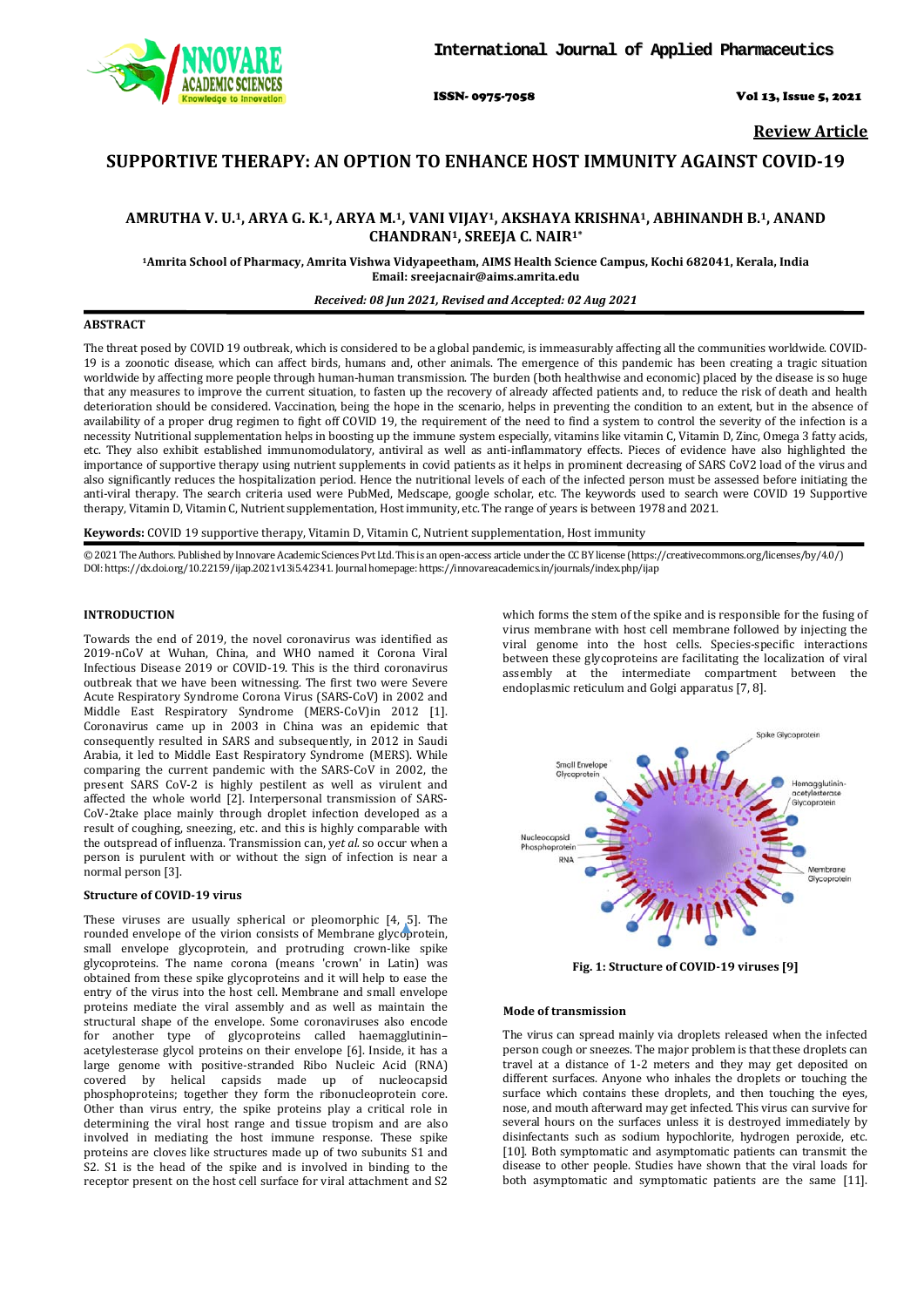Based on some scientific evidence, on 9<sup>th</sup> July 2020 WHO has announced that COVID-19 maybe get transmitted through the air. It may usually happen in the case of specific settings or circumstances where aerosols are generated from the supportive treatment. However, the latest data reveals that the virus also has the potential to spread through the air, fomite, fecal-oral, blood, mother to child, and animal to human. Still WHO continues to recommend precautions for airborne transmission since it is a major source of transmission [12].

## **Pathophysiology**

The virus will enter into the host cell through endocytosis and the process is mediated by the spike glycoproteins. Then it will undergo membrane fusion with the help of membrane glycoproteins. After uncoating, the virion will release its RNA. Once it is released, it will go to the nucleus and undergo replication, followed by transcription and translation for the biosynthesis of viral proteins. Afterward, the viral assembly will occur at the endoplasmic reticulum Golgi intermediate compartment. Finally, the new virions are made and released [13]. Coming to the pathophysiology, the SARS-CoV has a good affinity for Angiotensin Converting Enzyme-2(ACE2) receptors, and some studies have shown that SARS-CoV-2 (nCoV-19) also binds to the same [14, 15]. ACE2 receptors are distributed in the lungs, kidney, heart, ileum, and bladder. But it is more expressed in lung epithelium [16]. The person who got infected with SARS-CoV-2 shows a wide range of symptoms from a mild cold to severe respiratory failure with multiple organ impairments. Innate immunity of the lungs is regulated by the epithelial cells, alveolar macrophages, and dendritic cells. Lung injury observed in many patients with SARS-CoV-2 can be matched with the binding of SARS-CoV-2 with the ACE2 receptors located in the lungs [17]. Occupying these receptors by the spikes of the virus results in ACE2 downregulation, which will further amplify the production of angiotensin due to the decreased conversion of angiotensin to vascular heptapeptide angiotensin 1-7 and can cause lung injury later [18]. Based on the reports from the immunological studies, the infected person with SARS-CoV-2 shows a remarkable reduction in the lymphocyte, especially in peripheral T cells. In the case of patients with severe Novel Coronavirus Pneumonia (NCP), their T cell count will become half of the lower limit of the normal range. Likewise, this irregular expression of T cell-associated mRNA can initiate Venous Thromboembolism (VTE). Thus, elder patients with the same disease were more possible to have poor immunity and which make them more prone to develop VTE. This viral infection can also cause the release of inflammatory cytokines such as Interleukin (IL)-6, IL-8, TNF-alpha, etc. [19, 20]. Production of inflammatory cytokines in patients with severe NCP can also boost the development of VTE and this irregular blood clotting and thrombosis in turn results in a poor prognosis of the disease [21]. Infected people can also develop an acute myocardial injury. Blood Pressure and cardiac biomarkers levels will be high for patients admitted to the Intensive Care Units (ICU) than other patients. It might be related to the ACE2 receptors present in the heart. This myocardial injury can also result from the release of different inflammatory cytokines, respiratory depression, and decreased levels of oxygen in the blood due to SARS-CoV-2. COVID-19 patients with severe cardiovascular disease may result in an adverse prognosis [22]. The presence of ACE2 receptors in the stratified epithelium of the upper esophagus and enterocytes of the ileum

might be the reasons behind the early gastrointestinal symptoms like diarrhea, nausea, vomiting, etc during COVID-19 infection [23]. The detailed pathogenesis of the coronavirus is as shown in fig. 2.



**Fig. 2: Pathogenesis of SARS CoV2 infection [24]**

### **Epidemiology**

nCoV-19 has emerged in Wuhan, China, towards the end of December 2019. The geriatric population having an age group above 65 y and the children below 8 y were more prone to get infected. The increased death rate was also found in the case of older people, and the major reasons were multiple organ failures like respiratory failure, shock, and acute respiratory distress symptoms due to SARS-CoV-2. A study conducted in two hospitals of Wuhan has taken the risk factors like older age, higher Sequential Organ Failure Assessment (SOFA) score, and the d-dimer value above 1mcg/ml at the time of admission as part of the multivariable analysis. Cardiovascular disease, hypertension, and diabetes are considered for univariable analysis. From China, the disease has been spreading all over the world. According to the WHO statistics at the beginning of July 2021 more than 18.3 crore cases were reported worldwide, among them, nearly 2.95 crores were confirmed in India.

## **Clinical features**

Persons who do not exhibit any symptoms and no variations in the radiographic images like Computed Tomography (CT) scans even though he/she is tested positive for the nucleic acid of nCoV-19 by Reverse Transcriptase Polymerase Chain Reaction (RT-PCR) is referred to as asymptomatic infections. Due to the absence of clinical symptoms and the lack of awareness, most asymptomatic people might not seek any medical support which can lead to quick transmission of the disease. People who have been infected with nCoV-19 show a wide variety of symptoms ranging from mild fever to severe illness like respiratory failure. These symptoms may develop after 2- 14 d of exposure. The severity of COVID-19 mainly depends upon various factors like age, body condition, and immune response of the patient and it can vary from person to person. The major symptoms of the coronavirus are categorized into four types, namely, mild, moderate, severe, and critical cases as shown in table 1.

|  |  |  |  |  | Table 1: Symptoms associated with SARS CoV 2 infection |  |
|--|--|--|--|--|--------------------------------------------------------|--|
|  |  |  |  |  |                                                        |  |

| <b>Stages</b>  | <b>Characteristics</b>                                                                                                   | <b>References</b> |
|----------------|--------------------------------------------------------------------------------------------------------------------------|-------------------|
|                | • Fever/chills                                                                                                           | $[25]$            |
| Mild           | • Cough, Loss of appetite                                                                                                |                   |
|                | • Malaise                                                                                                                |                   |
|                | $\bullet$ Fatigue                                                                                                        |                   |
|                | • Sore throat                                                                                                            |                   |
| Moderate       | • Mild to moderate symptoms                                                                                              | $[26]$            |
|                | • Chest images may show mild pneumonia                                                                                   |                   |
| Severe         | • Suspected respiratory infection symptoms with either shortness of breath or decreased respiratory rate                 | $[27]$            |
|                | Significant lesions can be seen in chest images<br>٠                                                                     |                   |
| Critical stage | Severe respiratory illness like ARDS, shock, etc. along with multiple organ impairment (requires mechanical<br>$\bullet$ | [28]              |
|                | ventilation)                                                                                                             |                   |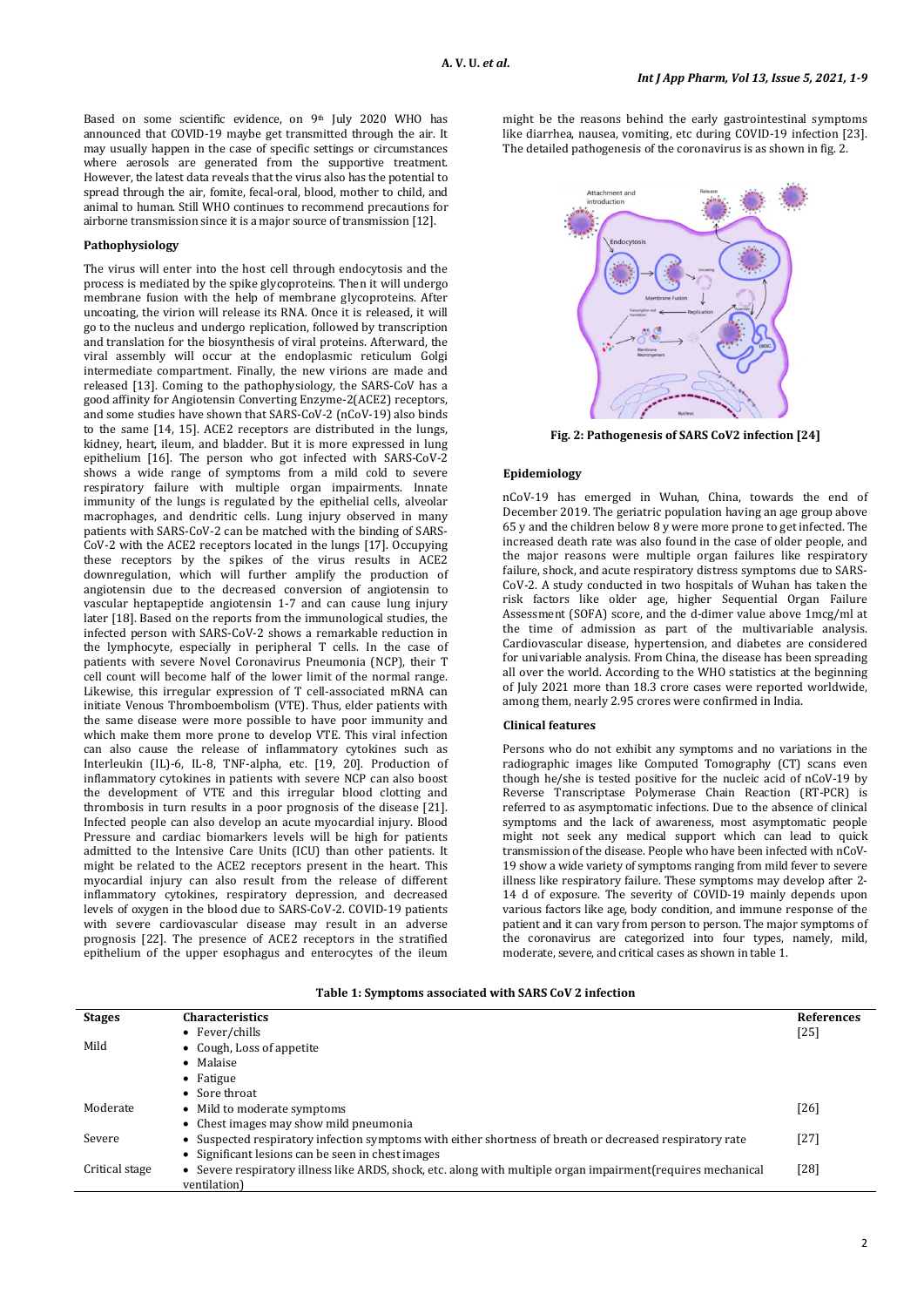## **Diagnosis, treatment, and prevention**

The extensive method used for the diagnosis of COVID-19 is RT-PCR (Reverse Transcriptase-Polymerase Chain Reaction). It involves the detection of SARS-Cov-2 RNA from the samples collected from the nasopharynx [29]. The mechanism behind the test is the reverse transcription of the viral RNA to the complimentary Deoxyribo Nucleic Acid (cDNA), and afterward, the amplification of few sections of the cDNA [30]. The test sensitivity depends on the time of testing respective to the virus exposure. Sometimes the test can give false-negative results, and it may be due to inadequate sample, specimen used for the sample collection, and the time of testing after exposure [31]. Mutations in the viral genome, sample collection technique, and samples with low viral load (mostly seen in the case of asymptomatic or people with mild signs and symptoms) can also result in false-negative results. The samples collected from the lower respiratory tract like bronchoalveolar fluid, are more sensitive than the samples collected from the upper respiratory tract (e. g.: oropharyngeal swabs). Other specimens are sputum, nasopharyngeal and nasal swabs. The presence of viral genetic material in the sample taken from the respiratory tract cannot be used to confirm the viability of the virus; hence RT-PCR is not that much efficient to predict if the person with the viral genetic material (RTPCR positive) can transmit the virus to others. Saliva can also be employed as a specimen, only after validation due to its lower sensitivity. The presence of the virus has also been detected in feces in certain cases but it is rare [32]. There are different types of serological tests to detect the humoral response to the SARS-CoV-2. Enzyme-Linked ImmunoSorbent Assay and chemical luminescence immunoassays (CLIA) are used to detect the antibodies of IgA, IgM, and IgG isotypes specific to different viral proteins in which the latter one has the highest sensitivity. The technique used for testing, immunity of the patient, tenure of symptoms, and antibody specificity are the factors that determine the sensitivity and specificity of the serological tests. The support laboratory tests like elevation in CRP, thrombocytopenia, high procalcitonin levels, etc., and abnormalities in imaging tests like chest x-rays and CT scans may show features of COVID-19, but they lack specificity when compared to other tests [33]. Treatment methods available for COVID-19 are antiviral therapy using remdesivir, ritonavir, danoprevir, favipiravir, and nefamostat, etc [34, 35]. Antimalarial drugs like chloroquine or hydroxychloroquine along with the antibacterial drug azithromycin, can decrease the severity of symptoms. Interferons, monoclonal antibodies, inflammatory drugs such as steroids can also be included in the treatment of COVID-19 [36]. Patients with mild to moderate symptoms only need supportive therapy to maintain the homeostasis and fluid-electrolyte balance etc. Mechanical ventilation and extracorporeal membrane oxygenation are used in the case of patients with serious symptoms to improve the condition [37]. The available preventive measures are proper hand washing, maintaining social distance, double masking, and vaccination. As of 2021 February, about seven vaccines have been enrolled in various countries and about 200 vaccine candidates are in the process of development. Vaccines are crucial tools in fighting against COVID 19. Safe and effective vaccines may change the situation; however, in the foreseeable future, should continue to wear masks, follow physicalsocial distancing, and must avoid crowds.

Supporting the antiviral therapy in covid patients with supplemental nutrient supply has highlighted advantages. COVID 19 high-risk category patients have been noticed with significant dietary deficiency of nutrient supplements [38]. It is also noted that elderly people are more liable to be nutrient lacking and immunosenescent, thereby more likely experiencing the risks of COVID 19 [39]. Therefore ensuring the adequacy of nutrients is equally important. The immunomodulatory as well as antioxidant properties of these nutrients like vitamin C, vitamin D, zinc, etc. helps in a prominent reduction in the viral load [40].

### **The supportive role of nutrient supplementation in immuneboosting**

Once entered into the human system, the SARS CoV 2 virus initially binds to the epithelial cells of the alveoli, thereby activating the immune systems (innate as well as adaptive). The resulting cytokine release syndrome impairs the immune response of the host system and causes acute respiratory distress syndrome [41]. The condition is mainly relevant in the elderly group of people who are more prone to developing cytokine storms. The major inflammatory markers that are highly elevated in covid patients are interleukin 6 (associated with high mortality rates), interleukin 2, IL 7, tumor necrotic factor (TNF), etc., which can aggravate inflammation [42]. SARS, as well as MERS, are also associated with the over-activation of cytotoxic T cells, irregularities in histocompatibility complex 2, and thereby prominent decline in natural killer cells, T lymphocytes, B lymphocytes, etc. [43, 44]. The prominent nutrients that can offer immune-boosting effects include vitamins like vitamin A, vitamin B, vitamin C, vitamin D, and other nutrients like zinc, selenium, magnesium, omega 3 fatty acids, etc.

#### **Vitamin A**

Vitamin A is found to be the first recognized fat-soluble vitamin. It is essential for maintaining healthy vision, cellular growth and also plays a major role in enhancing the body's natural defense mechanism; hence it is called an anti-infective vitamin. Retinoic acid, retinol, and retinal are the three active versions of vitamin A. Immune responses are primarily dependent on the availability of essential nutrients in the body. Pieces of evidence suggest that supplementation of vitamin A is associated with a reduction in morbidity and mortality in case of certain diseases like malaria, measles, Human Immunodeficiency Virus (HIV) infection, etc. [45]. A Diet low in vitamin A can render calves more susceptible to infections because the deficiency has resulted in reduced effectiveness of the bovine coronavirus vaccine [46]. Among children below the age of five, one of the leading reasons for mortality includes lower respiratory tract infections like bronchiolitis, pneumonia, etc. [47]. The majority of these deaths are due to malnutrition, poverty, and lack of resources. Vitamin A, otherwise retinol is engaged in the manufacture, development, and differentiation of cells in the lymph node, red blood cells, antibodies, as well as maintaining the integrity of epithelial cells. Due to the proven potency in safeguarding against measles-associated pneumonia [48], vitamin A supplementation has been examined as an accomplishable intervention in decreasing the severity as well as prevention against further episodes of acute lower respiratory tract infections [49-53]. In children with sufficient stores of vitamin A, an increased dose of vitamin A supplementation may result in transient malfunction in the regulation of immunomodulatory functions. This may further lead to a raised susceptibility to infectious diseases [54]. A study involving a systematic review about the function of vitamin A supplementation in the interference of respiratory tract infections among children have terminated their result as that supplements must only be provided to children having impaired nutritional status [55]. The mechanism by which vitamin A controls replication of measles is by upregulation of innate immune response in non-infected bystander cells and devising them unresponsive to fertile infection during later rounds of viral replication [56]. Hence vitamin A can be considered as a promising supportive option for the management of novel coronavirus and thereby hindering lung infection [57].

#### **Vitamin B**

B vitamins are water-soluble and each of the B vitamins has specific functions. Vitamin B1 or thiamine is involved in glucose metabolism and is essential for the proper functioning of the nerve, heart, etc. B vitamins are involved in a wide range of functions, including activating innate adaptive immune responses, maintaining the integrity of endothelial cell layers, preventing hypercoagulation, enhancing respiratory functions as well as reducing enhancing respiratory functions as well as proinflammatory cytokines [58]. The various B vitamins involved in immune-boosting effects include vitamin B1 (thiamine), vitamin B2 (riboflavin), vitamin B3 (nicotinamide), vitaminB5 (pantothenic acid), vitamin B6 (pyridoxal-5-phosphate and pyridoxine), vitamin B9 (folic acid), and vitamin B 12 (cyanocobalamin) [59].

#### **Vitamin C**

Otherwise called ascorbic acid, Vitamin C is also a water-soluble vitamin. Being soluble in water requires daily intake. It is also a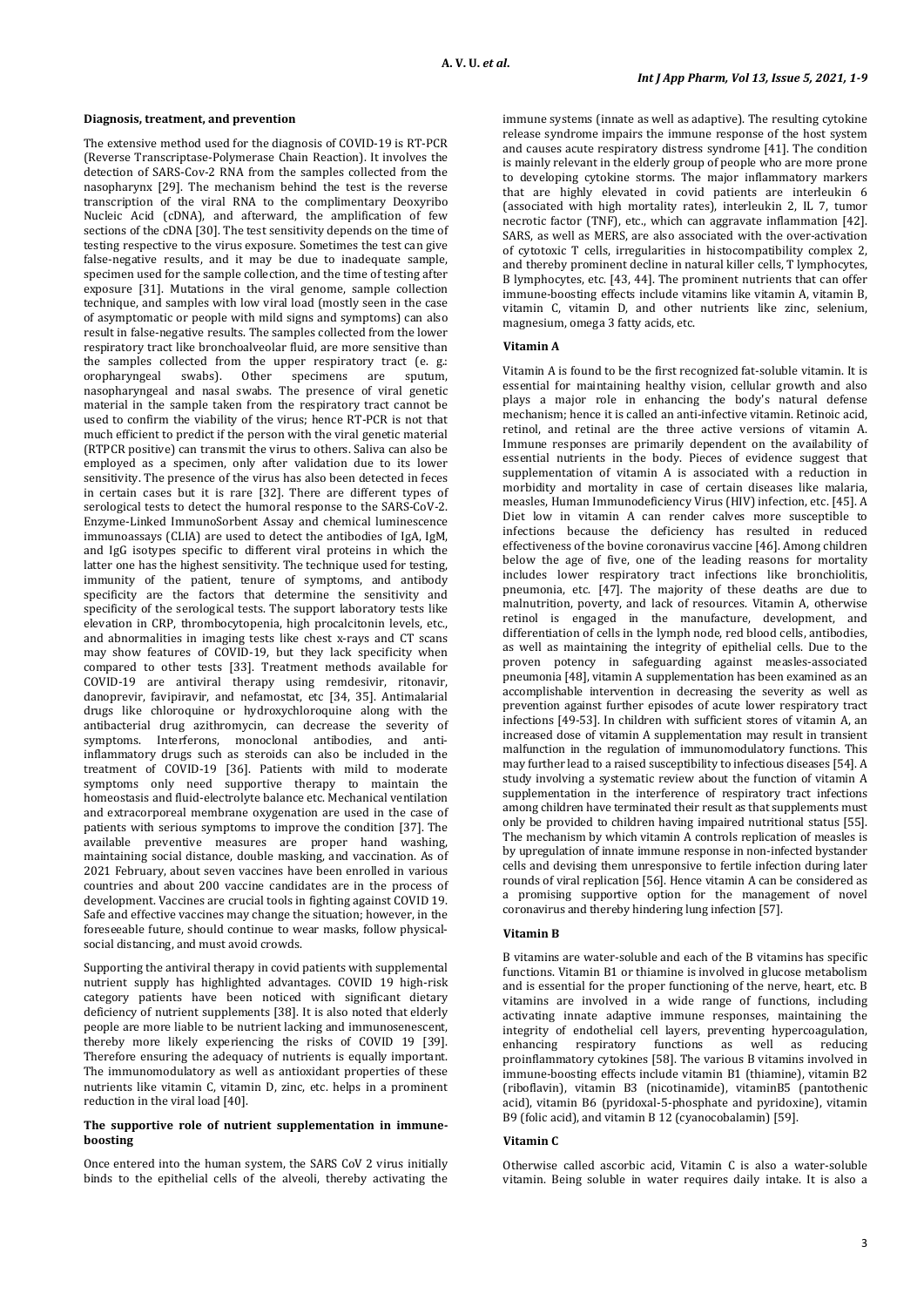relevant cofactor that plays a main role in cartilage and blood vessel formation. Vitamin C also has antioxidant properties which enable the protection of cells from the damage caused by free radicals. It also inhibits reactive oxygen species and helps in the cytokinin remodeling as well as safeguarding the essential biomolecules like lipids, proteins, etc. from oxidative damages [60]. Large doses of Vitamin C play a major role in wound healing and in enhancing immunity by aiding in the production and maturation of natural killer cells and T lymphocytes, engaged in antiviral responding. The daily recommended dose of vitamin C is 90 mg for adult males and 75 mg for adult females. Smokers require an additional dose of 35 mg daily [61]. A study in the culture of a tracheal organ of the chick embryo has shown increased resistance to the infection of the avian coronavirus after getting administered with vitamin C [62]. The regular use of vitamin C has been shown to reduce the duration of a common cold. Under certain circumstances, vitamin C prevents susceptibility to lower respiratory tract infections also [63]. Vitamin C sometimes also functions as a weak antihistaminic agent and decreases the signs and symptoms related to flu-like sinus swelling, running nose, etc. and these antiviral properties of vitamin C have paved the way for its use in fighting COVID 19 [64]. COVID 19 associated pneumonia has a higher rate of morbidity and mortality [65]. Vitamin C is mainly effective in fighting Acute Respiratory Distress Syndrome associated with COVID 19. The antioxidant properties of vitamin C are effective in reducing oxidative stress. About 1.5 mg/kg vitamin C has been considered safe and was in use for decades. It is also reported that the use of vitamin C has significantly reduced the length of stay in the intensive care unit in novel coronavirus detected patients [66]. Also, the administration of 1.5 g vitamin C intravenously every 6 h showed a statistically significant reduction by about 30 percentages in the mortality rate of acute respiratory disease syndrome in patients with the condition of sepsis [67]. A clinical trial started in china is now in phase two to identify the effect of high dose vitamin C in ICU patients having covid associated severe pneumonia. About 2-10 g vitamin C per day IV infusion over 8-10 h was given to about 50 moderate to severe covid 19 infected patients in China and it was found that there was a relevant improvement in oxygen index in all the patients and all the patients significantly improved and got discharged [68]**.** The levels of vitamin C in the body of corona virus-infected patients significantly drop once sepsis develops. Hence it is so important to maintain vitamin C levels in the patient's body[69]. Vitamin C has proven viricidal, immunomodulatory as well as antioxidant properties as summarized in table 2.

#### **Table 2: Properties of vitamin C**

| Immunomodulatory effects          | Enhance proliferation, maturation, and differentiation of T lymphocytes                                   | [70-73] |
|-----------------------------------|-----------------------------------------------------------------------------------------------------------|---------|
|                                   | Anti-apoptotic activity on peripheral blood neutrophils                                                   |         |
|                                   | Raised immunoglobulin production                                                                          |         |
|                                   | Enhance the integrity of barriers of epithelial cells, which is the preliminary step in defencing outside |         |
|                                   | pathogens                                                                                                 |         |
|                                   | Accumulate in neutrophils and enabling normal leukocyte functioning                                       |         |
|                                   | Improve the activity of phagocytes, natural killer cells, and chemotaxis of neutrophils                   |         |
| Anti Inflammatory effect          | Decrease cytokine storm                                                                                   | [74]    |
| Effect in critically ill patients | Reduce the length of mechanical ventilation                                                               | [75]    |
|                                   | Reduce hospital and ICU stay                                                                              |         |
|                                   | Vasopressin requirements are reduced [69]                                                                 |         |

#### **Vitamin D**

Vitamin D is a prohormone and is generated in the skin on exposure to sunlight, ultraviolet B (UVB) rays of 290-315 nanometer. Also, a small quantity is obtained via food. In the case of people in areas lying in middle to high latitude, there will be an elevation in solar light during the winter season and hence sufficient production of vitamin D is not possible due to the lack of UV B rays [76]. There is a huge global prevalence of lack of vitamin D levels among various populations and for most people, dietary supplementation may not be sufficient to provide adequate vitamin D levels [77]. Vitamin D plays a major role in preventing inflammatory responses in the pulmonary system and also enhances the innate defense pathways against the pathogens present in the respiratory system [78, 79]. There are reports that in a crosssectional study conducted among the US population, there is evidence of an association between lower levels of vitamin D and the occurrence of upper respiratory tract infections. The relation was more profound in the case of diseases like chronic obstructive pulmonary disease and asthma [80]. Also, there was evident relation between lower vitamin D levels and the development of acute respiratory tract infection [81]. The alarming spread of COVID 19 disease caused by the novel SARS CoV 2 virus has raised the need to administer vitamin D supplements as a supporting therapy [82]. The use of vitamin D as a nutritional supplement in COVID 19 disease is based on presumed mechanisms. The first one is the use of Calcitriol, which is an active vitamin D hormone, has been highlighted in potentially treating avian influenza virus, (AVH5N1 virus) using accurate cell lines and mice upon screening certain repurposed drugs [83]. The second mechanism is based on the analysis made to relate vitamin D and viral infection [84]. Adaptive, natural cellular immunity and physical barrier mechanisms offered by vitamin D contribute to decreasing microbial-induced infections and death [85]. By taking into consideration, the facts that this covid outbreak occurred in the Winter season, the time when vitamin D levels are low, and that the deficiency can contribute to acute respiratory distress syndrome, which is related to the deficiency

of 1,25(OH)2D concentration. Hence it is sensible to hypothesize that the use of vitamin D may enhance the immune responses in the host on the major organ systems [86].

## **Zinc**

Zinc is an essential micronutrient and plays a major role in cellular metabolism, growth, synthesis of DNA. It is also involved in the formation, maintenance, and maturation of immune cells associated with innate as well as adaptive immunity. Deficiency in levels of zinc has been associated with the dysfunction of both humoral mediated and cellmediated immunity [87]. Therefore zinc can be provided in combination with other nutrients as supplements in covid 19 infected patients. There are reports that zinc supplementation can importantly reduce the morbidity and mortality associated with lower respiratory tract infections. A lower concentration combination of zinc and pyridine (zinc ionophore) can prevent SARS COV replication and hence can provide symptomatic relief in covid infected patients [88]. Studies have also shown that supplementation of zinc may reduce covid symptoms like respiratory tract infection and it might be due to blocking of uncoating, binding, and replication process of the virus. A case series involving 4 covid 19 positive patients who were provided with zinc supplementation in high doses had shown symptomatic improvement [89].

#### **Selenium**

Selenium, an essential trace element, can also be given as a general supportive treatment in fighting COVID 19. When the host is having an infectious disease, selenium deficiency can have an impact on both the host immune system as well as the pathogenic virus [90]. There are reports that the oxidative stress developed as a result of selenium deficiency can cause genomic changes in the virus and may sometimes result in a highly virulent virus in place of a normal mild or benign disease-causing virus [91]. RNA virus benign variants can also undergo fast mutations to highly virulent viruses [92]. Selenium and vitamin E combinations can be used to prevent the formation of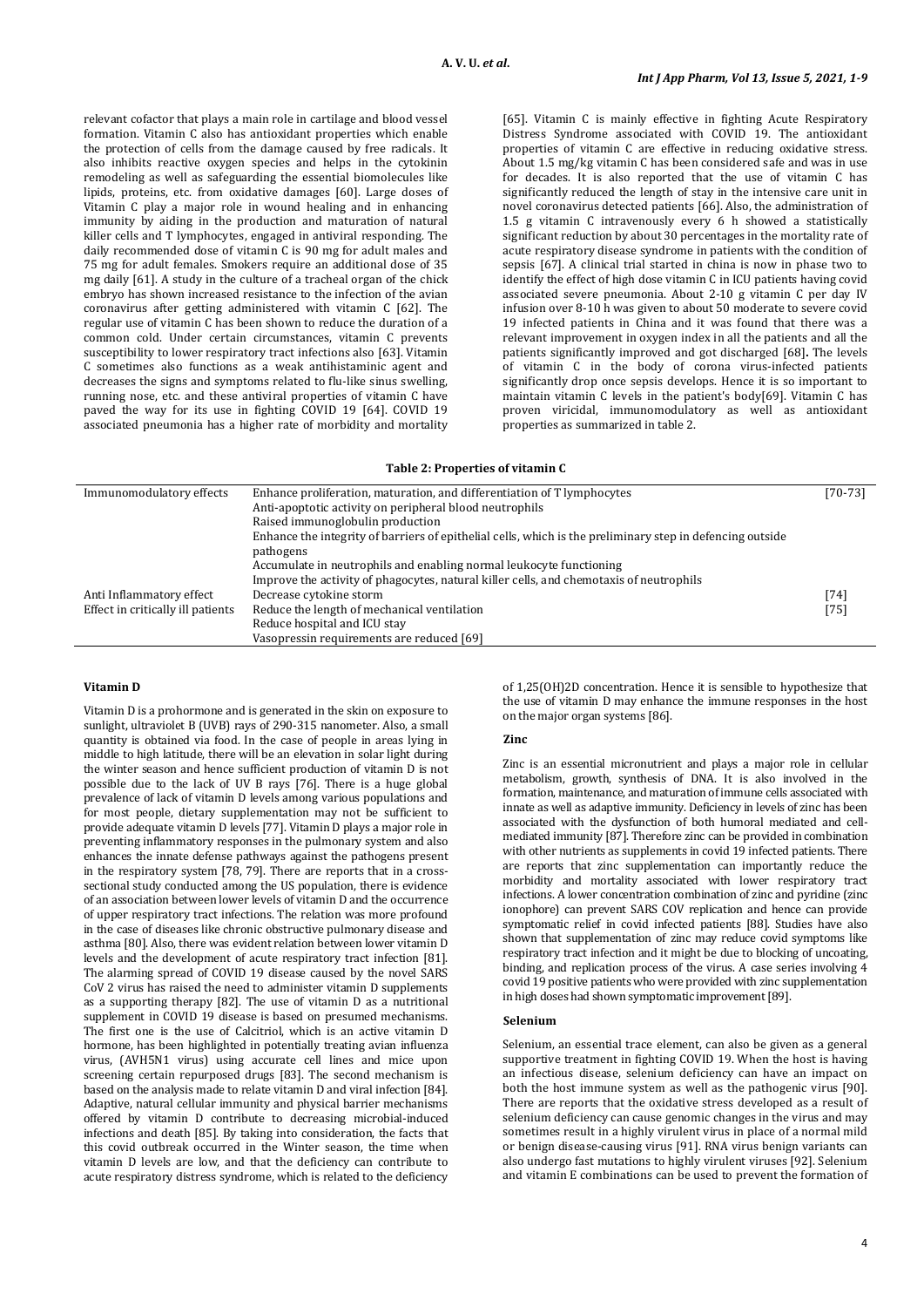free radicals and can thus reduce oxidative stress in cells and tissues. Selenium and saponins of ginseng stem leaf were found to have synergistic effects to generate immune responses to a live vaccine of bronchitis corona in chicken [93]. Various ongoing clinical trials aimed at demonstrating the protective role of vitamin C, vitamin D, zinc, and selenium are summarised in table 3.

| Clinical trial<br>number | <b>Started</b><br>date | Sponsor                                                                    | Study<br>participants                                                                                                                                      | Study design                                                                                                                            | Intervention                                                                                                                                       | <b>Primary outcome</b>                                                                                                                               | Ref     |
|--------------------------|------------------------|----------------------------------------------------------------------------|------------------------------------------------------------------------------------------------------------------------------------------------------------|-----------------------------------------------------------------------------------------------------------------------------------------|----------------------------------------------------------------------------------------------------------------------------------------------------|------------------------------------------------------------------------------------------------------------------------------------------------------|---------|
| NCT04335084              | Jun<br>2020            | <b>USA</b>                                                                 | Age 18 y and<br>older<br>male/female<br>healthy<br>volunteers                                                                                              | The randomized,<br>interventional,<br>double-blind<br>study focuses on<br>medical workers<br>who are at<br>elevated risk of<br>COVID-19 | Drug Hydroxychloroquine<br>(Plaquenil) with dietary<br>supplements such as Vit C, Vit<br>D, and Zinc for the prophylactic<br>treatment of COVID-19 | Prevention of<br>COVID-19                                                                                                                            | $[94]$  |
| NCT04334512              | Jun<br>2020            | <b>USA</b>                                                                 | 18 y and older<br>with COVID-19                                                                                                                            | Randomized,<br>double-blind,<br>placebo-<br>controlled phase<br>2 interventional<br>study                                               | Quintuple therapy with<br>Hydroxychloroquine (Plaquenil)<br>and drug azithromycin with<br>dietary supplements such as Vit<br>C, Vit D, and Zinc    | Rate of recovery of<br>mild to moderate<br>patients                                                                                                  | [95]    |
| NCT04344041              | Apr<br>2020            | France                                                                     | Age 65 y and<br>older with<br>COVID-19                                                                                                                     | Randomized,<br>controlled open-<br>label, parallel<br>study                                                                             | Vit D 400,000 IU in a single oral<br>dose                                                                                                          | Number of death<br>of any cause                                                                                                                      | $[96]$  |
| NCT04449718              | Jun<br>2020            | University of<br>Sao Paulo<br><b>Brazil</b>                                | 240 subjects<br>Age: 18 y and<br>older with the<br>diagnosis of flu<br>syndrome                                                                            | A randomized,<br>double-blind,<br>placebo-<br>controlled study                                                                          | 200.000 IU of vitamin D3 on<br>admission                                                                                                           | There is no<br>significant<br>reduction in the<br>length of<br>hospitalization in<br>patients who<br>received a single<br>high dose of<br>vitamin D3 | [97]    |
| NCT04682574              | Nov<br>2020            | University of<br>Lahore,<br>Pakistan                                       | Critically ill<br>patients<br>admitted to ICU                                                                                                              | A randomized,<br>parallel, open-<br>label study                                                                                         | Vit C 30g per day(10g TDS) for<br>2 d                                                                                                              | The partial<br>pressure of<br>oxygen in arterial<br>blood to the<br>fraction of<br>inspired oxygen                                                   | [98]    |
| NCT04357782              | Apr<br>2020            | Hunter<br>Holmes<br>McGuire<br>Veteran<br>Affairs<br>medical<br>center USA | 20 participants:<br>age 18 to 99 y,<br>hospitalized<br>with COVID-19                                                                                       | Non-<br>randomized,<br>open-label.<br>Parallel study                                                                                    | L-ascorbic acid 50 mg/kg<br>infusion given every 6 to 4 h for<br>4 d                                                                               | Incidence of<br>adverse events                                                                                                                       | $[99]$  |
| NCT04636086              | Nov<br>2020            | University of<br>Liege China                                               | Male and female<br>18 y and older<br>with COVID-19                                                                                                         | A randomized,<br>double-blind,<br>controlled study                                                                                      | One ampoule (25,000<br>IU/ml)cholecalciferol given on<br>day1,2,3,4,8,15,22,29 and 36                                                              | Length of hospital<br>stay                                                                                                                           | $[100]$ |
| NCT04459247              | Jun<br>2020            | PG Institute<br>of Medical<br>Education<br>and<br>Research,<br>India       | Asymptomatic or<br>mildly<br>symptomatic<br>SARS-CoV-2 RNA<br>positive with Vit<br>D deficiency                                                            | The<br>randomized,<br>placebo-<br>controlled short<br>term study                                                                        | 60000 IU cholecalciferol for 7 d                                                                                                                   | Participants turned<br>to be SARS-CoV-2<br>RNA negative,<br>followed by the<br>administration of<br>Vit D.                                           | $[101]$ |
| NCT04334005              | Apr<br>2020            | Universidad<br>de Granada,                                                 | 200 subjects<br>within the age<br>limit of 40-70 y,<br>both male and<br>female with mild<br>symptoms such<br>as cough, fever,<br>nasal congestion,<br>etc. | Randomized,<br>parallel, double-<br>blinded study                                                                                       | Single-dose of 25000 UI of Vit D                                                                                                                   | Total no of death<br>for any cause                                                                                                                   | $[102]$ |
| NCT04264533              | Feb<br>2020            | Zhi Yong<br>Pang, China                                                    | 140 ICU patients,<br>Age 18years and<br>older male or<br>female diagnosed<br>with COVID-19                                                                 | Randomized,<br>parallel, Triple<br>blinded study                                                                                        | 12g Vit c IV infusion twice daily<br>for 7 d.                                                                                                      | Ventilation free<br>days                                                                                                                             | $[103]$ |
| NCT04323514              | Mar<br>2020            | University of<br>Palermo,                                                  | 500 subjects of<br>any ages                                                                                                                                | Uncontrolled<br>longitudinal,                                                                                                           | 10g Vit C IV in addition to<br>conventional therapy                                                                                                | In-hospital<br>mortality                                                                                                                             | $[104]$ |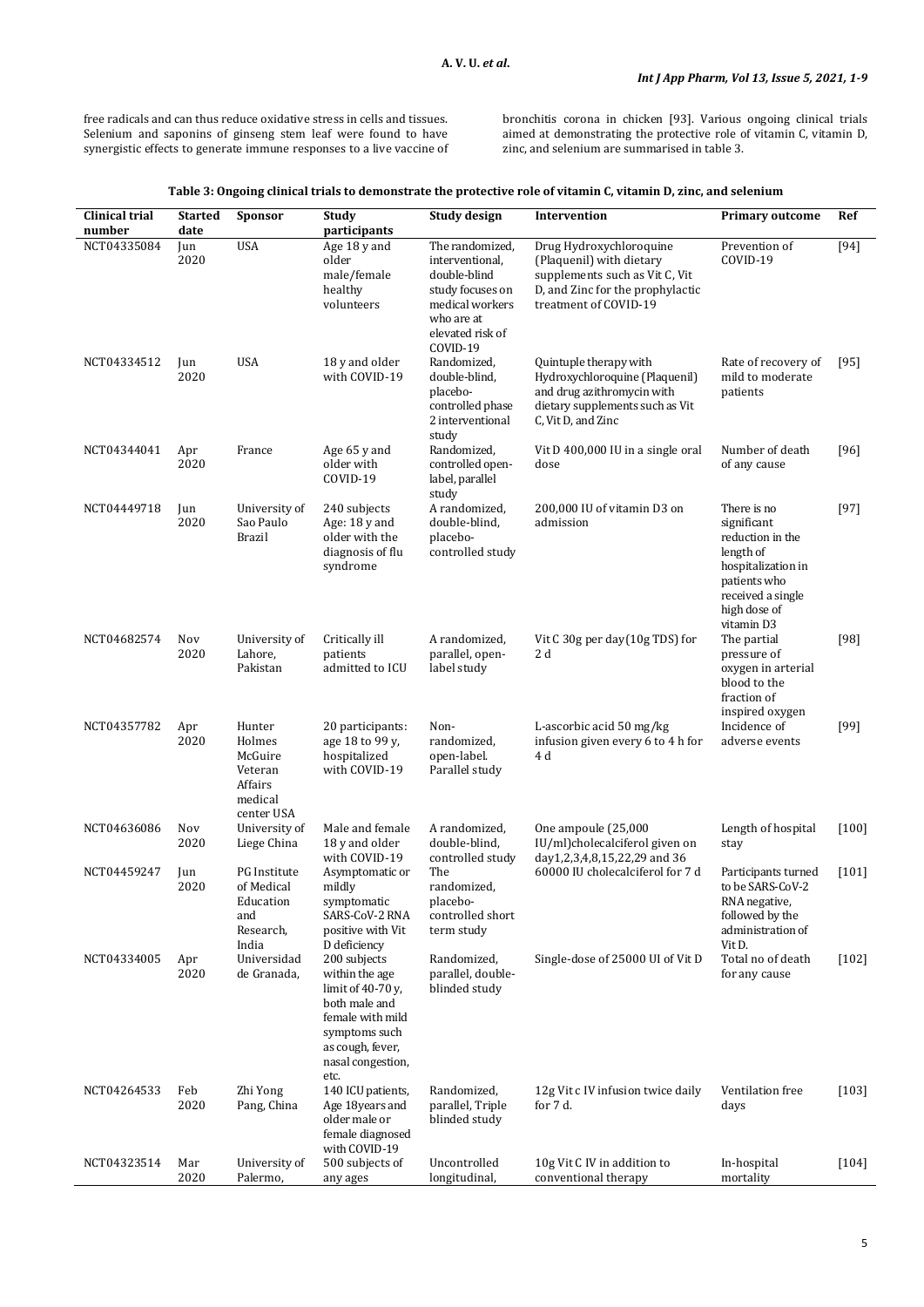|             |             | Italy                                                                                            | hospitalized<br>with COVID-19<br>pneumonia                                                                                                                       | Open-label,<br>single-group<br>study                                |                                                                               |                                                                           |         |
|-------------|-------------|--------------------------------------------------------------------------------------------------|------------------------------------------------------------------------------------------------------------------------------------------------------------------|---------------------------------------------------------------------|-------------------------------------------------------------------------------|---------------------------------------------------------------------------|---------|
| NCT03680274 | Nov<br>2018 | Universite<br>de<br>Sherbrooke.<br>Canada                                                        | 800 ICU patients,<br>age 18 y and<br>older, either male<br>or female<br>diagnosed with<br>COVID-19 and<br>receiving<br>continuous IV<br>infusion<br>vasopressors | Randomized,<br>parallel,<br>quadruple<br>blinded study              | Vit C 200 mg/kg/day IV                                                        | Decreased<br>dependency for<br>mechanical<br>ventilation and<br>mortality | $[105]$ |
| NCT04386850 | Apr<br>2020 | Tehran<br>University of<br>Medical<br>Science, Iran                                              | 1500 CoVID-19<br>positive patients                                                                                                                               | Randomized.<br>parallel,<br>multicentre,<br>double-blinded<br>study | 25 mcg Vit D daily at bedtime<br>for $2 \text{ mo}$                           | Rate, severity, and<br>duration of COVID                                  | $[106]$ |
| NCT04411446 | Aug<br>2020 | Vit D study<br>group,<br>Argentina                                                               | 1265 COVISD-19<br>positive subjects,<br>Age 18 y and<br>older either male<br>or female                                                                           | Randomized.<br>parallel,<br>quadruple<br>blinded study              | 5 capsules of 100,000 IU of Vit<br>D                                          | Organ failure<br>assessment and<br>need for<br>mechanical<br>ventilation  | $[107]$ |
| NCT04363840 | May<br>2020 | Louisiana<br>State<br>University<br>Health<br>Science<br>Center in<br>New Orleans,<br><b>USA</b> | 1080 subjects,<br>18 y an older<br>male or female<br>newly diagnosed<br>with COVID-19                                                                            | Randomized.<br>parallel, open-<br>label<br>assessment               | Vit D 50,000 IU once weekly<br>along with Aspirin 81 mg once<br>daily for 2 w | Length of<br>hospitalization<br>and severity of<br>symptoms               | $[108]$ |

## **Iron**

Iron deficiency can lead to an increased risk of continual acute respiratory tract infection [109]. At the same time, iron overload can result in oxidative stress, which can ultimately result in dangerous mutations in the virus [110]. Hence iron in recommended doses can be given to deficient patients.

## **Omega-3 polyunsaturated fatty acids**

Polyunsaturated fatty acids with long chains like omega 3, omega 6 polyunsaturated fatty acids play a major role in promoting antiinflammatory, proinflammatory as well as adaptive immune responses. They are as well as precursors of protectins, prostaglandins, leukotrienes, etc. One of the major sources of omega 3 polyunsaturated fatty acid is fish oil. Some study reports studying plasma lipid levels in AIDS patients have shown a significant reduction of long-chain omega polyunsaturated fatty acids [111]. Also, studies showed that the use of a lipid derivative of omega 3 polyunsaturated fatty acid, called protectin D1, may inhibit the replication of viral particles by RNA export mechanism. Also, they exhibit activity against the hepatitis C virus [112]. Thus these antiviral properties of omega polyunsaturated fatty acids may show a protective role in covid patients as well [113]. Apart from the nutrient supplements, some corona virus-specific treatments are mentioned in table 4 [114, 115].

## **Table 4: Coronavirus specific treatments**

| Chymotrypsin like (3C) inhibitors, Flavonoids like Herbacelin, Pectolinarin, etc-inhibits 3C like protease                    | $[116]$    |
|-------------------------------------------------------------------------------------------------------------------------------|------------|
| Antioxidant action, Herbacetin, Isobavachalcone etc can inhibit MERS-COV/3CL Pro                                              |            |
| Papain-like protease inhibitors                                                                                               | $[117]$    |
| Diarylheptanoids-Obtained from the bark of Alnusjaponica                                                                      |            |
| Can inhibit papain-like protease of SARS-COVID along with other natural components like cinanserin                            |            |
| Spike (S) protein angiotensin-converting enzyme 2 blockers                                                                    | [118, 119] |
| ACE 2 receptor is a major active receptor of SARS-CoV. S protein mediates the viral entry as well as the fusion of viral-host |            |
| cells Blocking the interaction of ACE2 receptor and spike protein is therefore important                                      |            |

#### **CONCLUSION**

The possible effects of various nutrient supplements like vitamin A, B, C, D, E, trace elements like zinc, selenium, and others like omega fatty acids on the immune system and the benefits in covid patients<br>have been looked into. The established antiviral. heen looked into. The established immunomodulatory as well as anti-inflammatory effects of these nutrient supplements may help in reducing the complications associated. The benefits can be especially noted in the vulnerable population like the elderly and geriatrics who were presented with disproportionate morbidity as well as mortality rate.

## **FUTURE PERSPECTIVES**

All the supportive nutrient supplies which are mentioned above may demonstrate a protective role in the management of COVID-19 patients. However, clinical trials are ongoing to determine the benefits and effectiveness of supplementing the supportive therapy with nutrients in COVID patients. Hopefully, these studies may reveal and confirm the supportive role of nutrients in COVID 19 patients.

# **FUNDING**

Nil

# **AUTHORS CONTRIBUTIONS**

All authors have contributed equally.

## **CONFLICT OF INTERESTS**

Declared none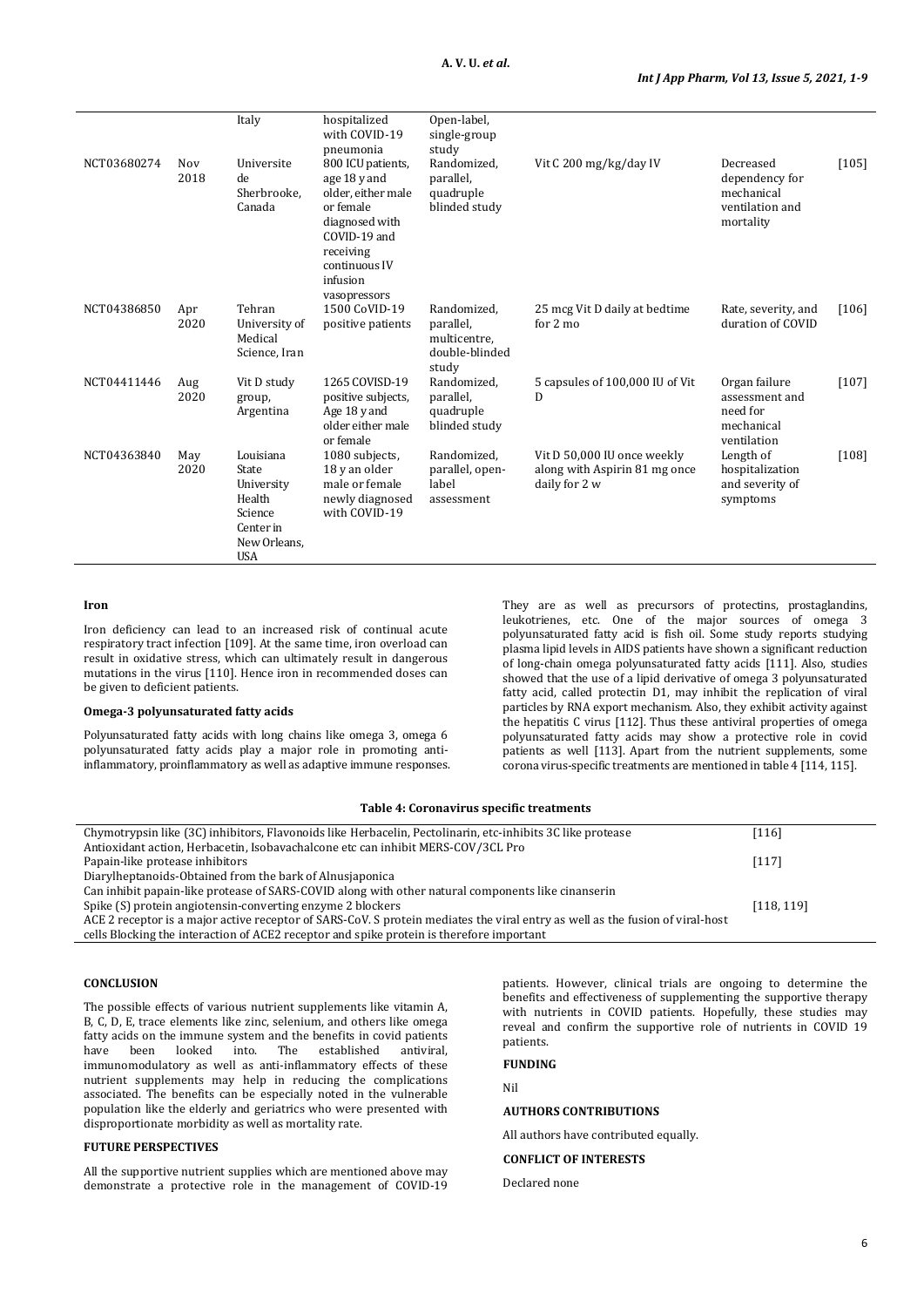## **REFERENCES**

- 1. Adhikari SP, Meng S, Wu YJ, Mao YP, Ye RX, Wang QZ, *et al.* Epidemiology, causes, clinical manifestation and diagnosis, prevention and control of coronavirus disease (COVID-19) during the early outbreak period: a scoping review. Infect Dis Poverty 2020;9:1-2.
- 2. Cai M, Wang C, Li Y, Gu H, Sun S, Duan Y, *et al.* Virus-like particle vaccine by intranasal vaccination elicits protective immunity against respiratory syncytial viral infection in mice. Acta Biochim Biophys Sin 2017;49:74-82.
- 3. Van Doremalen N, Bushmaker T, Morris DH, Holbrook MG, Gamble A, Williamson BN, *et al.* Aerosol and surface stability of SARS-CoV-2 as compared with SARS-CoV-1. N Eng J Med 2020;382:1564-7.
- 4. Chen Y, Liu Q, Guo D. Emerging coronaviruses: genome structure, replication, and pathogenesis. J Med Virol 2020;92:418–23.
- 5. Neuman BW, Adair BD, Yoshioka C, Quispe JD, Orca G, Kuhn P, *et al*. Supramolecular architecture of severe acute respiratory syndrome coronavirus revealed by electron cryomicroscopy. J Virol 2006;80:7918-28.
- 6. Li F. Structure, function, and evolution of coronavirus spike proteins. Annu Rev Virol 2016;3:237–61.
- 7. Kirchdoerfer RN, Cottrell CA, Wang N, Pallesen J, Yassine HM, Turner HL, *et al*. Pre-fusion structure of a human coronavirus spike protein. Nature 2016;53:118-21.
- 8. Walls AC, Tortorici MA, Bosch BJ, Frenz B, Rottier PJ, DiMaio F, *et al*. Cryo-electron microscopy structure of a coronavirus spike glycoprotein trimer. Nature 2016;53:114-7.
- 9. Holmes VK. SARS-associated coronavirus. N Engl J Med 2003;348:1948-5.
- 10. Kampf G, Todt D, Pfaender S, Steinmann E. Persistence of coronaviruses on inanimate surfaces and their inactivation with biocidal agents. J Hosp Infect 2020;104:246-51.
- 11. Zou L, Ruan F, Huang M, Liang L, Huang H, Hong Z, *et al.* SARS-CoV-2 viral load in upper respiratory specimens of infected patients. N Engl J Med 2020;382:1177-9.
- 12. Cheng VC, Wong SC, Chen JH, Yip CC, Chuang VW, Tsang OT, et al. Escalating infection control response to the rapidly evolving epidemiology of the coronavirus disease 2019 (COVID-19) due to SARS-CoV-2 in Hong Kong. [Infect Control Hosp Epidemiol](https://www.ncbi.nlm.nih.gov/pmc/articles/PMC7137535/) 2020;5:1-6.<br>13. Yuki K.
- Fujiogi M, Koutsogiannaki S. COVID-19 pathophysiology: a review. Clin Immunol 2020;215:108427.
- 14. Li W, Moore MJ, Vasilieva N, Sui J, Wong SK, Berne MA, *et al*. Angiotensin-converting enzyme 2 is a functional receptor for the SARS coronavirus. Nature 2003;426:450-4.
- 15. Chen Y, Guo Y, Pan Y, Zhao ZJ. Structure analysis of the receptor binding of 2019-nCoV. Biochem Biophys Res Commun 2020;525:135-40.
- 16. Zou X, Chen K, Zou J, Han P, Hao J, Han Z. Single-cell RNA-seq data analysis on the receptor ACE2 expression reveals the potential risk of different human organs vulnerable to 2019 nCoV infection. Front Med 2020;14:185–92.
- 17. Yoshikawa T, Hill T, Li K, Peters CJ, Tseng CT. Severe acute respiratory syndrome (SARS) coronavirus-induced lung epithelial cytokines exacerbate SARS pathogenesis by modulating intrinsic functions of macrophages and dendritic cells. J Virol 2009;83:3039–48.
- 18. Gurwitz D. Angiotensin receptor blockers as tentative SARS-CoV-2 therapeutics. Drug Dev Res 2020;81:1-4.
- 19. Cui S, Chen S, Li X, Liu S, Wang F. Prevalence of venous thromboembolism in patients with severe novel coronavirus pneumonia. J Thromb Haemost 2020;18:1421-4.
- 20. Zhang B, Zhou X, Zhu C, Song Y, Feng F, Qiu Y. Immune phenotyping based on the neutrophil-to-lymphocyte ratio and IgG level predicts disease severity and outcome for patients with COVID-19[. Front Mol Biosci](https://www.ncbi.nlm.nih.gov/pmc/articles/PMC7350507/) 2020;7:157.
- 21. Opal SM. Interactions between coagulation and inflammation. Scand J Infect Dis 2003;35:545-54.
- 22. Zheng YY, Ma YT, Zhang JY, Xie X. COVID-19 and the cardiovascular system. Nat Rev Cardiol 2020;17:259-60.
- 23. Gu J, Han B, Wang J. COVID-19: gastrointestinal manifestations and potential fecal-oral transmission. J Gastro 2020;158:1518-9.
- 24. Unhale SS, Ansar QB, Sanap S, Thakhre S, Wadatkar S, Bairagi R, *et al.* A review on coronavirus (COVID-19). WJPLS 2020;6:109-15.
- 25. Gao Z, Xu Y, Sun C, Wang X, Guo Y, Qiu S, *et al.* A systematic review of asymptomatic infections with COVID-19. J Microbiol Immunol 2021;54:12-6.
- 26. WHO. Clinical management of severe acute respiratory infection (SARI) when COVID-19 disease is suspected; 2020.
- Singhal T. A review on coronavirus disease-2019(COVID-19). Indian J Pediatr 2020;87:281-6.
- 28. Huang C, Wang Y, Li X, Ren L, Zhao J, Hu Y. Clinical features of patients infected with 2019 novel coronavirus in Wuhan, China. Lancet 2020;395:497-506.
- 29. Wiersinga WJ, Rhodes A, Cheng AC, Peacock SJ, Prescott HC. Pathophysiology, transmission, diagnosis, and treatment of coronavirus disease 2019 (COVID-19): a review. JAMA 2020;324:782-93.
- 30. Sethuraman N, Jeremiah SS, Ryo A. Interpreting diagnostic tests for SARS-CoV-2. JAMA 2020;323:2249-51.
- 31. Wang W, Xu Y, Gao R, Lu R, Han K, Wu G, *et al.* Detection of SARS-CoV-2 in different types of clinical specimens. JAMA 2020;323:1843-4.
- 32. Goudouris ES. Laboratory diagnosis of COVID-19. J Pediatr 2021;97:7-12.
- 33. Deeks JJ, Dinnes J, Takwoingi Y, Davenport C, Spijker R, Taylor Phillips S, *et al.* Antibody tests for identification of current and past infection with SARS-CoV-2. Cochrane Database Syst Rev 2020;6:CD013652.
- 34. Shashank MP, Prithvi SS, Sujay S, Tejaswini M, Lakshmi VR, Jayanthi M, *et al.* The current status and perspectives for the emerging pandemic: covid-19. Int J Pharm Pharm Sci 2020;12:1-10.
- 35. Khan R, Irchhaiya R. *In vitro in vivo* evaluation of niosomal formulation of famotidine. Int J Pharm Pharm Sci 2020;1:15-22.
- 36. Hangargekar CB, Quazi RS, Joshi AA. A review on COVID-19-a global battle between life and death. Int J Curr Pharm Res 2020;12:19-24.
- 37. Chen G, Wu DI, Guo W, Cao Y, Huang D, Wang H. Clinical and immunological features of severe and moderate coronavirus disease 2019. J Clin Invest 2020;130:2620-9.
- 38. Gombart AF, Pierre A, Maggini S. A review of micronutrients and the immune system–working in harmony to reduce the risk of infection. Nutrients 2020;12:236.
- 39. Grant WB, Lahore H, McDonnell SL, Baggerly CA, French CB, Aliano JL, *et al.* Evidence that vitamin D supplementation could reduce risk of influenza and COVID-19 infections and deaths. Nutrients 2020;12:988.
- 40. Calder PC. Nutrition, immunity and COVID-19. BMJ Nutr Prev Health 2020;3:74.
- 41. Li G, Fan Y, Lai Y, Han T, Li Z, Zhou P, *et al.* Coronavirus infections and immune responses. J Med Virol 2020;92:424-32.
- 42. Huang C, Wang Y, Li X, Ren L, Zhao J, Hu Y, *et al.* Clinical features of patients infected with 2019 novel coronavirus in Wuhan, China. Lancet 2020;395:497-506.
- 43. Rothan HA, Byrareddy SN. The epidemiology and pathogenesis of coronavirus disease (COVID-19) outbreak. J Autoimmun 2020;109:102433.
- 44. Giamarellos Bourboulis EJ, Netea MG, Rovina N, Akinosoglou K, Antoniadou A, Antonakos N, *et al.* Complex immune dysregulation in COVID-19 patients with severe respiratory failure. Cell Host Microbe 2020;27:992-1000.
- 45. Semba RD. Vitamin A and immunity to viral, bacterial and protozoan infections. Proc Nutr Soc 1999;58:719-27.
- 46. Jee J, Hoet AE, Azevedo MP, Vlasova AN, Loerch SC, Pickworth CL, *et al.* Effects of dietary vitamin A content on antibody responses of feedlot calves inoculated intramuscularly with an inactivated bovine coronavirus vaccine. Am J Vet Res 2013;74:1353-62.
- 47. Dekker LH, Mora Plazas M, Marin C, Baylin A, Villamor E. Stunting associated with poor socioeconomic and maternal nutrition status and respiratory morbidity in colombian schoolchildren. Food Nutr Bull 2010;31:242-50.
- 48. Fawzi W, Mbise RL, Fataki MR, Herrera MG, Kawau F, Hertzmark E, *et al.* Vitamin supplementation and severity of pneumonia in children admitted to the hospital in Dar es Salaam, Tanzania. Am J Clin Nutr 1998;68:187–92.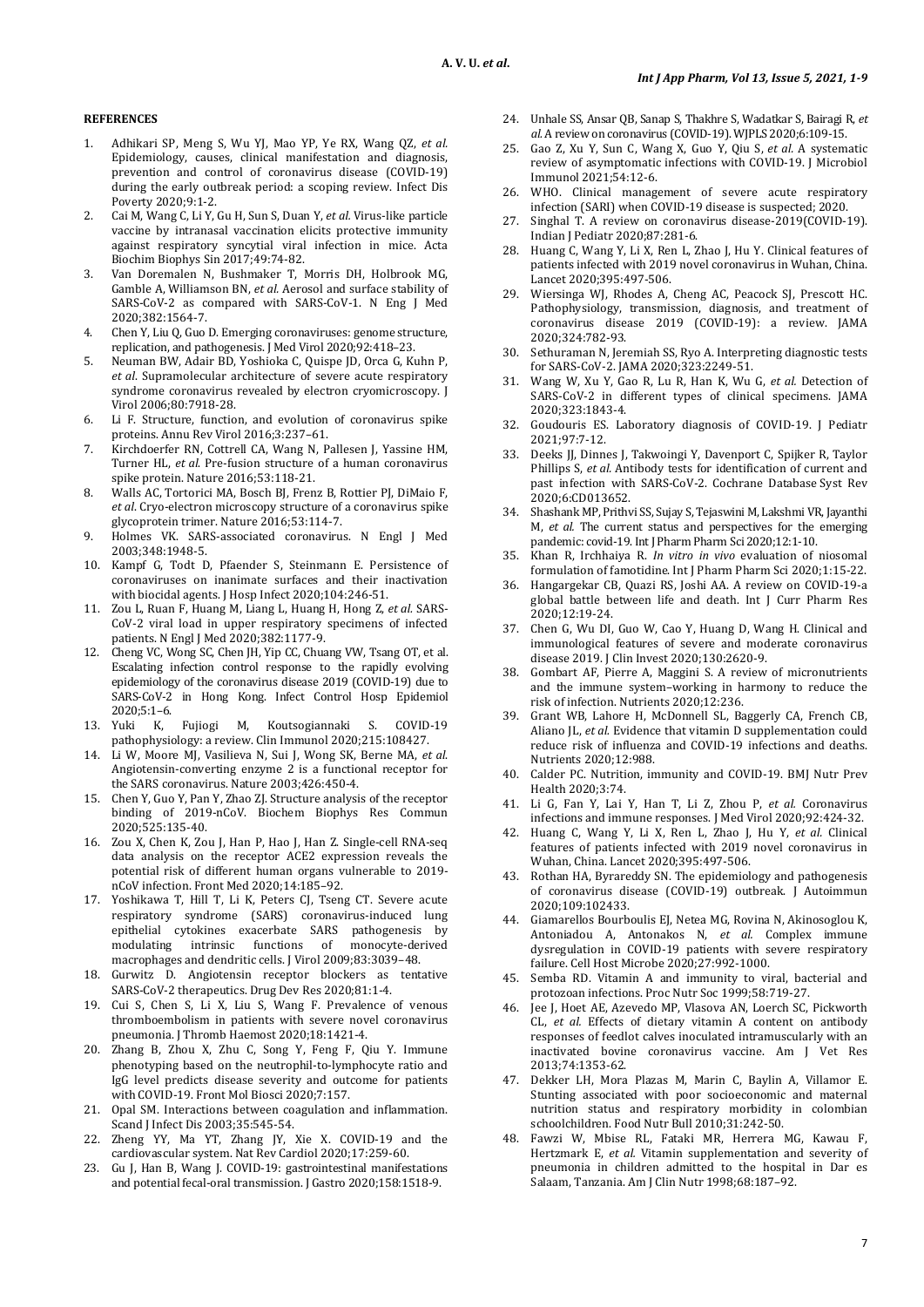- 49. Julien MR, Gomes A, Varandas L, Rodrigues P, Malveiro F, Aguiar P, *et al.* A randomized double-blind, placebo-controlled clinical trial of vitamin A in mozambican children hospitalized with non-measles acute lower respiratory tract infections. Trop Med Int Health 1999;4:794–800.
- 50. Nacul L, Kirkwood BR, Arthur P, Morris SS, Magalhães M, Fink MC. Randomized, double-blind, placebo-controlled clinical trial of efficacy of vitamin A treatment in non-measles childhood pneumonia. Br Med J 1997;315:505-10.
- 51. Rodriguez A, Hamer DH, Rivera J, Acosta M, Salgado G, Gordillo M, *et al.* Effects of moderate doses of vitamin A as an adjunct to the treatment of pneumonia in underweight and normalweight children: a randomized, double-blind, placebocontrolled trial. Am J Clin Nutr 2005;82:1090–6.
- 52. Stevensen C, Franchi LM, Hernandez H, Campos M, Gilman RH, Alvarez JO. Adverse effects of high-dose vitamin A supplements in children hospitalized with pneumonia. Pediatrics 1998;101:1–8.
- 53. Cameron C, Dallaire F, Vezina C, Muckle G, Bruneau S, Ayotte P, *et al.* Neonatal vitamin A deficiency and its impact on acute respiratory infections among preschool Inuit children. Can J Public Health 2008;99:102–6.
- 54. Grotto I, Mimouni M, Gdalevich M, Mimouni D. Vitamin A supplementation and childhood morbidity from diarrhea and respiratory infections: a meta-analysis. J Paediatr 2003;142:297–304.
- 55. Chen H, Zhuo Q, Yuan W, Wang J, Wu T. Vitamin A for preventing acute lower respiratory tract infections in children up to seven years of age. Cochrane Database Syst Rev 2008;23:CD006090.
- 56. Trottier C, Colombo M, Mann KK, MillerWH Jr, Ward BJ. Retinoids inhibit the measles virus through a type I IFN-dependent bystander effect. FASEB J 2009;23:3203-12.
- 57. Chen Y, Liu Q, Guo D. Emerging coronaviruses: genome structure, replication, parthenogenesis. J Med Virol 2020;92:418-23.
- 58. Michele CA, Angel B, Valeria L, Teresa M, Giuseppe C, Giovanni M, *et al.* Vitamin supplements in the Era of SARS-Cov2 pandemic. GSC Biol Pharm Sci 2020;11:7-19.
- 59. Shakoor H, Feehan J, Mikkelsen K, Al Dhaheri AS, Ali HI, Platat C, *et al.* Be well: a potential role for vitamin B in COVID-19. Maturitas 2021;144:108-11.
- 60. Magrì A, Germano G, Lorenzato A, Lamba S, Chilà R, Montone M, *et al.* High-dose vitamin C enhances cancer immunotherapy. Sci Transl Med 2020;12:532.
- 61. Truwit JD, Hite RD, Morris PE, DeWilde C, Priday A, Fisher B, *et al.* Effect of vitamin C infusion on organ failure and biomarkers of inflammation and vascular injury in patients with sepsis and severe acute respiratory failure: the CITRIS-ALI randomized clinical trial. JAMA 2019;322:1261-70.
- 62. Atherton JG, Kratzing CC, Fisher A. The effect of ascorbic acid on infection chick-embryo ciliated tracheal organ cultures by coronavirus. Arch Virol 1978;56:195-9.
- 63. Hemila H. Vitamin C intake and susceptibility to pneumonia. Pediatr Infect Dis J 1997;16:836-7.
- 64. Field CJ, Johnson IR, Schley PD. Nutrients and their role in host resistance to infection. J Leukoc Biol 2002;71:16-32.
- 65. Hunt C, Chakravorty NK, Annan G, Habibzadeh N, Schorah CJ. The clinical effects of vitamin C supplementation in elderly hospitalised patients with acute respiratory infections. Int J Vit Nutr Res 1994;64:212-9.
- 66. Hemila H, Chalker E. Vitamin C can shorten the length of stay in the ICU: a meta-analysis. Nutrients 2019;11:708.
- 67. Colunga Biancatelli RM, Berrill M, Marik PE. The antiviral properties of vitamin C. Exp Rev Anti Ther 2020;18:99-101.
- Marik PE, Khangoora V, Rivera R, Hooper MH, Catravas J. Hydrocortisone, vitamin C, and thiamine for the treatment of severe sepsis and septic shock: a retrospective before-after study. Chest 2017;151:1229-38.
- 69. Korah MC, Pv JR, Rajeswari R, Behanan A, Paul EP, Sivakumar T. Adverse effects and side effects on vitamin therapy: a review. Asian J Pharm Clin Res 2017;10:19-26.
- 70. Ferron Celma I, Mansilla A, Hassan L, Garcia Navarro A, Comino A, Bueno P, *et al.* Efect of vitamin C administration on neutrophil apoptosis in septic patients after abdominal surgery. J Surg Res 2009;153:224–30.
- 71. Carr A, Maggini S. Vitamin C and immune function. Nutrients 2017;9:1211.
- 72. Liugan M, Carr A. Vitamin C and neutrophil function: findings from randomized controlled trials. Nutrients 2019;11:2102.
- 73. Heuser G, Vojdani A. Enhancement of natural killer cell activity and T and B cell function by bufered vitamin C in patients exposed to toxic chemicals: the role of protein kinase-C. Immunopharmacol Immunotoxicol 1997;19:291–312.
- 74. Wang Y, Lin H, Lin B, Lin J. Efects of diferent ascorbic acid doses on the mortality of critically ill patients: a meta-analysis. Ann Intensive Care 2019;9:58.
- 75. Lakshmi VS, Menon RB, Raju K, Aiswarya M, Nair SC. Formulation and evaluation of lorazepam encapsulated collagen/pectin buccal patch. Int J Appl Pharm 2019;7:200-9.
- 76. Webb AR, Kline L, Holick MF. Influence of season and latitude on the cutaneous synthesis of vitamin D3: exposure to winter sunlight in Boston and Edmonton will not promote vitamin D3 synthesis in human skin. J Clin Endocrinol Metab 1988;67:373–8.
- 77. Bouillon R. Vitamin D status is worse in Africa than in other continents. Lancet 2019;8:e20–1.
- 78. Hughes DA, Norton R. Vitamin D and respiratory health. Clin Exp Immunol 2009;158:20–5.
- 79. Zdrenghea MT, Makrinioti H, Bagacean C, Bush A, Johnson SL, Stanciu LA. Vitamin D modulation of innate immune responses to respiratory viral infections. Rev Med Virol 2017;27:1–3.
- Ginde AA, Mansbach JM, Camargo CA. Association between serum 25-hydroxyvitamin D level and upper respiratory tract infection in the third national health and nutrition examination survey. Arch Intern Med 2009;169:384–90.
- 81. Laaksi I, Ruohola JP, Tuohimaa P. An association of serum vitamin D concentrations<40 nmol/l with acute respiratory tract infection in young Finnish men. Am J Clin Nutr 2007;86:714–7.
- 82. Grant WB, Lahore H, McDonnell SL*.* Evidence that vitamin D supplementation could reduce risk of influenza and COVID-19 infections and deaths. Nutrients 2020;12:E988.
- 83. Huang F, Zhang C, Liu Q*.* Identification of amitriptyline HCl, flavin adenine dinucleotide, azacitidine and calcitriol as repurposing drugs for influenza A H5N1 virus-induced lung injury. PLoS Pathog 2020;16:e1008341.
- 84. Lee C. Controversial effffects of vitamin D and related genes on viral infections, pathogenesis, and treatment outcomes. Nutrients 2020;12:962.
- 85. Zhou W, Liu Y, Tian D, Wang C, Wang S, Cheng J, *et al.* Potential benefits of precisecorticosteroids therapy for severe 2019 nCoV pneumonia. Signal Transduct Target Ther 2020;5:1-3.
- 86. Gautret P, Lagier JC, Parola P, Meddeb L, Mailhe M, Doudier B, *et al.* Hydroxychloroquine and azithromycin as a treatment of COVID-19: results of an open-labelnon-randomized clinical trial. Int J Antimicrob Agents 2020;56:105949.
- 87. Maares M, Haase H. Zinc and immunity: an essential interrelation. Arch Biochem Biophys 2016;611:58-65.
- 88. Awotiwon AA, Oduwole O, Sinha A, Okwundu CI. Zinc supplementation for the treatment of measles in children. Cochrane Database of Syst Rev 2017;6:CD011177.
- 89. Finzi E. Treatment of SARS-CoV-2 with high dose oral zinc salts: a report on four patients. Int J Inf Dis 2020;99:307-9.
- 90. Beck MA, Matthews CC. Micronutrients and host resistance to viral nfection. Proc Nutr Soc 2000;59:581-5.
- 91. Guillin OM, Vindry C, Ohlmann T, Chavatte L. Selenium, selenoproteins and viral infection. Nutrients 2019;11:2101.
- 92. Harthill M. Review: micronutrient selenium deficiency influences the evolution of some viral infectious diseases. Biol Trace Elem Res 2011;143:1325-36.
- MaX, BiS, Wang Y, Chi X, Hu S. Combined adjuvant effect of ginseng stem-leaf saponins and selenium on immune responses to a live bivalent vaccine of Newcastle disease virus and infectious bronchitis virus in chickens. Poult Sci 2019;98:3548-56.
- 94. Shakoor H, Feehan J, Al Dhaheri AS, Ali HI, Platat C, Ismail LC, *et al.* Immune-boosting role of vitamins D, C, E, zinc, selenium and omega-3 fatty acids: could they help against COVID-19? Maturitas 2020;143:1-9.
- 95. Parra Lara LG, Martine Arboleda JJ, Rosso F. Aithromycin and SARS-CoV-2 infection: where we are now and where we are going. J Glob Antimicrob Resist 2020;22:680-4.